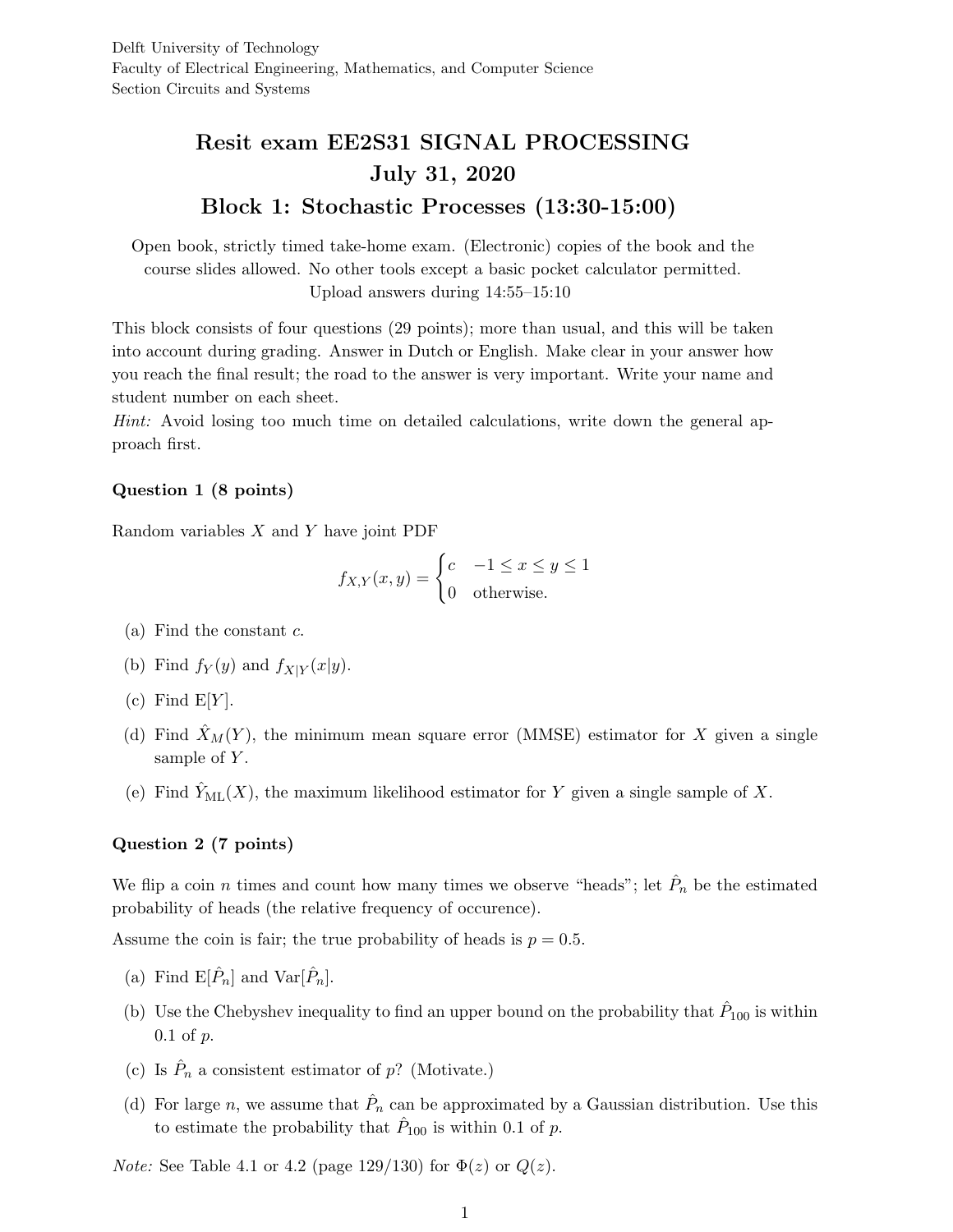#### Question 3 (8 points)

Let  $W$  be an exponentially distributed random variable, with pdf

$$
f_W(w) = \begin{cases} e^{-w} & w \ge 0\\ 0 & \text{otherwise.} \end{cases}
$$

Consider the random process  $X(t) = t - W$ .

- (a) Draw three realizations of  $X(t)$ .
- (b) Determine the CDF  $F_W(w)$  and  $F_{X(t)}(x)$ , and the pdf of  $X(t)$ .
- (c) Determine E[W] and compute the expected value function,  $\mu_{X(t)}$ .
- (d) Determine  $E[W^2]$  and compute the autocorrelation function,  $C_X(t, \tau)$ .
- (e) Is  $X(t)$  a WSS random process? (Motivate)
- (f) Is it an i.i.d. process? (Motivate)

#### Question 4 (6 points)

In this question, all signals are considered in the frequency domain.

The fundamentals behind a noise canceling headphone are schematically drawn in the figure.



We wish to listen to music  $X(f)$  transmitted over a loudspeaker with unknown response  $H_0(f)$ , but the ear signal  $Y(f)$  is disturbed by unknown environment noise  $W(f)$ , which has been filtered by an unknown channel response  $H_1(f)$ . We measure the ear signal with microphone 1.

An additional microphone (mic2) also captures the noise signal, but it is filtered by an unknown filter  $H_2(f)$ .

We wish to design a filter  $G(f)$  such that the noise signal on Y is perfectly canceled. While we design  $G(f)$ , it is not included in the schematic.

- (a) What is the desired solution for  $G(f)$  in terms of  $H_1(f)$  and  $H_2(f)$ ?
- (b) Show that  $H_2^{-1}(f) = |H_2(f)|^{-2} H_2^*(f)$ .

 $X(f)$  and  $W(f)$  are considered to be independent random processes, with power spectral densities  $S_X(f)$  and  $S_W(f)$ , respectively.

(c) Give expressions for  $S_Y(f)$ ,  $S_Y(f)$  and  $S_{YY}(f)$  in terms of  $S_X(f)$  and  $S_W(f)$ .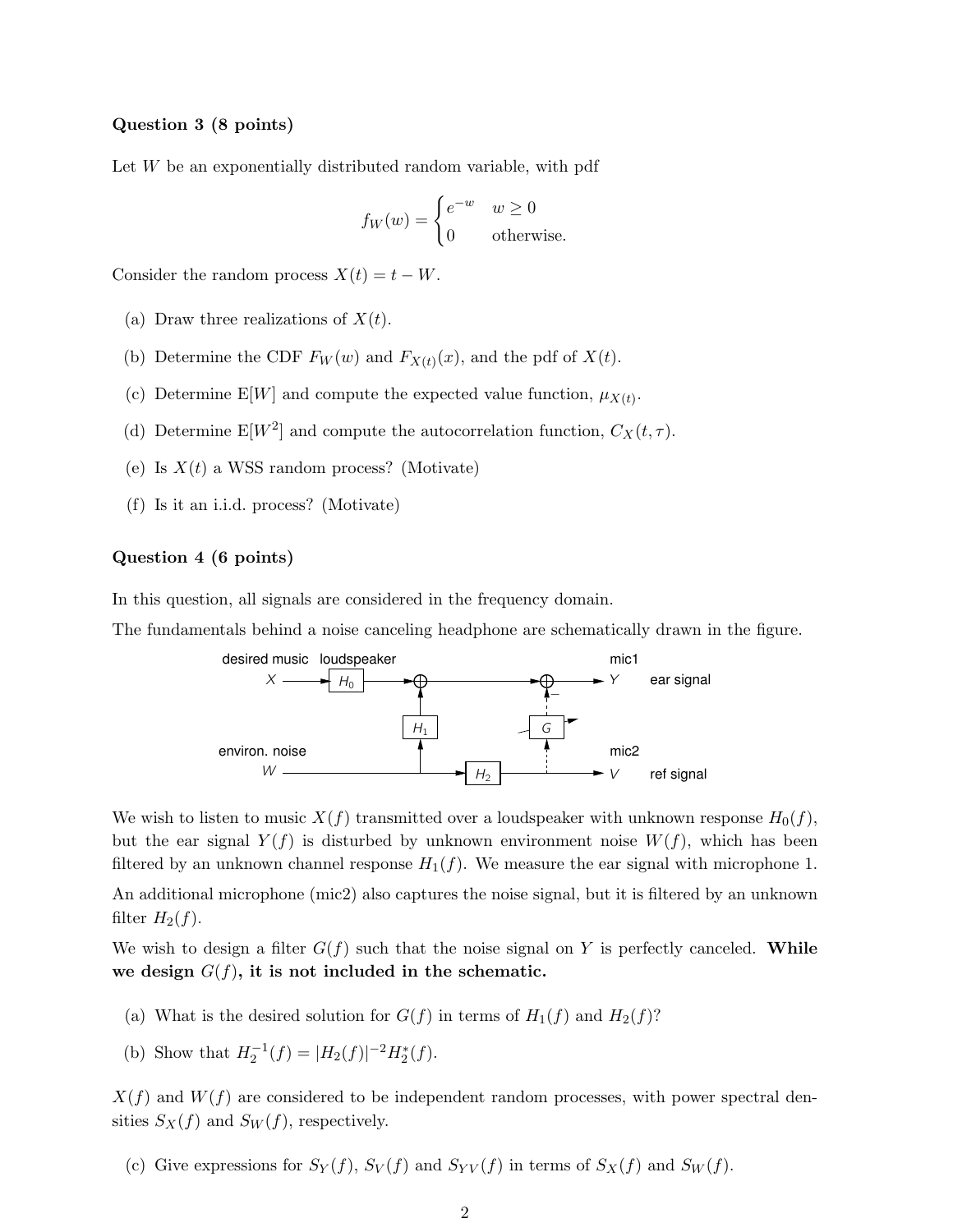- (d) Which of these (cross) power spectral densities can we observe?
- (e) Give an expression for  $G(f)$  in terms of observed quantities.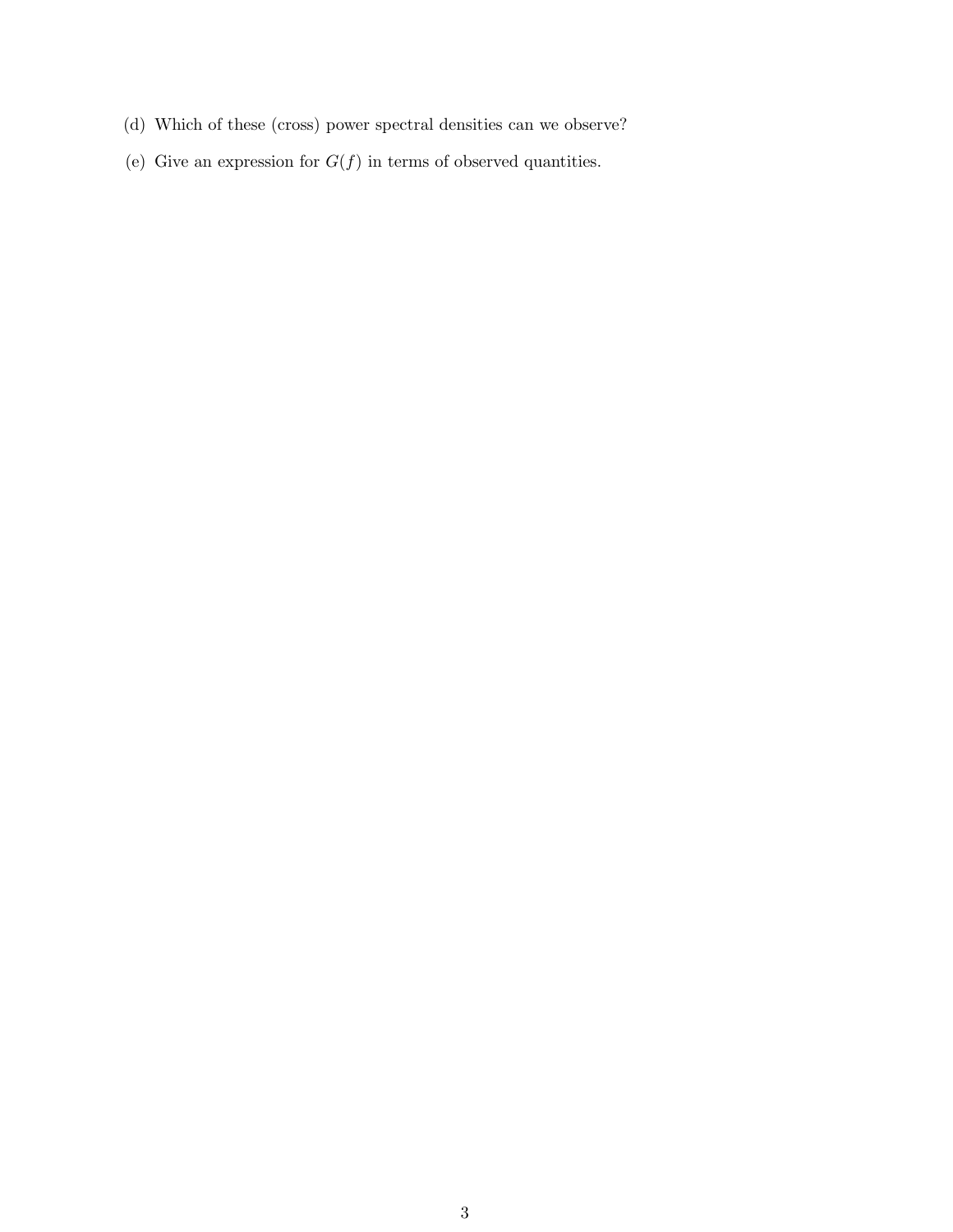# Resit exam EE2S31 SIGNAL PROCESSING July 31, 2020 Block 2: Digital Signal Processing (15:00-16:30)

Open book, strictly timed take-home exam. (Electronic) copies of the book and the course slides allowed. No other tools except a basic pocket calculator permitted. Upload answers during 16:30-16:45.

This block consists of three questions (25 points), more than usual. This will be taken into account during grading. Answer in Dutch or English. Make clear in your answer how you reach the final result; the road to the answer is very important. No points will be awarded for results without a derivation. Write your name and student number on each sheet.

## Question 5 (7 points)

A transfer function  $H(z)$  is an allpass function if it satisfies  $|H(e^{j\omega})|^2 = 1$ . Let  $h[n]$  be the corresponding impulse response.

(a) Use a simple argument to show that, for any allpass function,  $\sum_n |h[n]|^2 = 1$ .

Given two realizations of a first-order allpass function:

$$
H(z) = \frac{a + z^{-1}}{1 + az^{-1}}, \qquad |a| < 1
$$



In the realization in hardware, each multiplier rounds the resulting product to a finite number of bits, such that the roundoff error is in the interval  $\left[-\frac{\Delta}{2}\right]$  $\frac{\Delta}{2}$ ,  $\frac{\Delta}{2}$  $\frac{\Delta}{2}$ .

This is modeled by introducing a noise source  $e_i[n]$  at the output of each multiplier  $(i = 1, 2, 3)$ . Assume that all roundoff errors are iid random variables with uniform distribution.

- (b) What is the variance of the equivalent noise source at the output of each multiplier?
- (c) Determine the transfer function  $H_i(z)$  of each  $e_i[n]$  to the output  $y[n]$ .
- (d) For each realization, determine the variance of the quantization noise at the output  $y[n]$ . Which realization is preferred?
- (e) What are two other aspects based on which we would prefer one realization over the other?